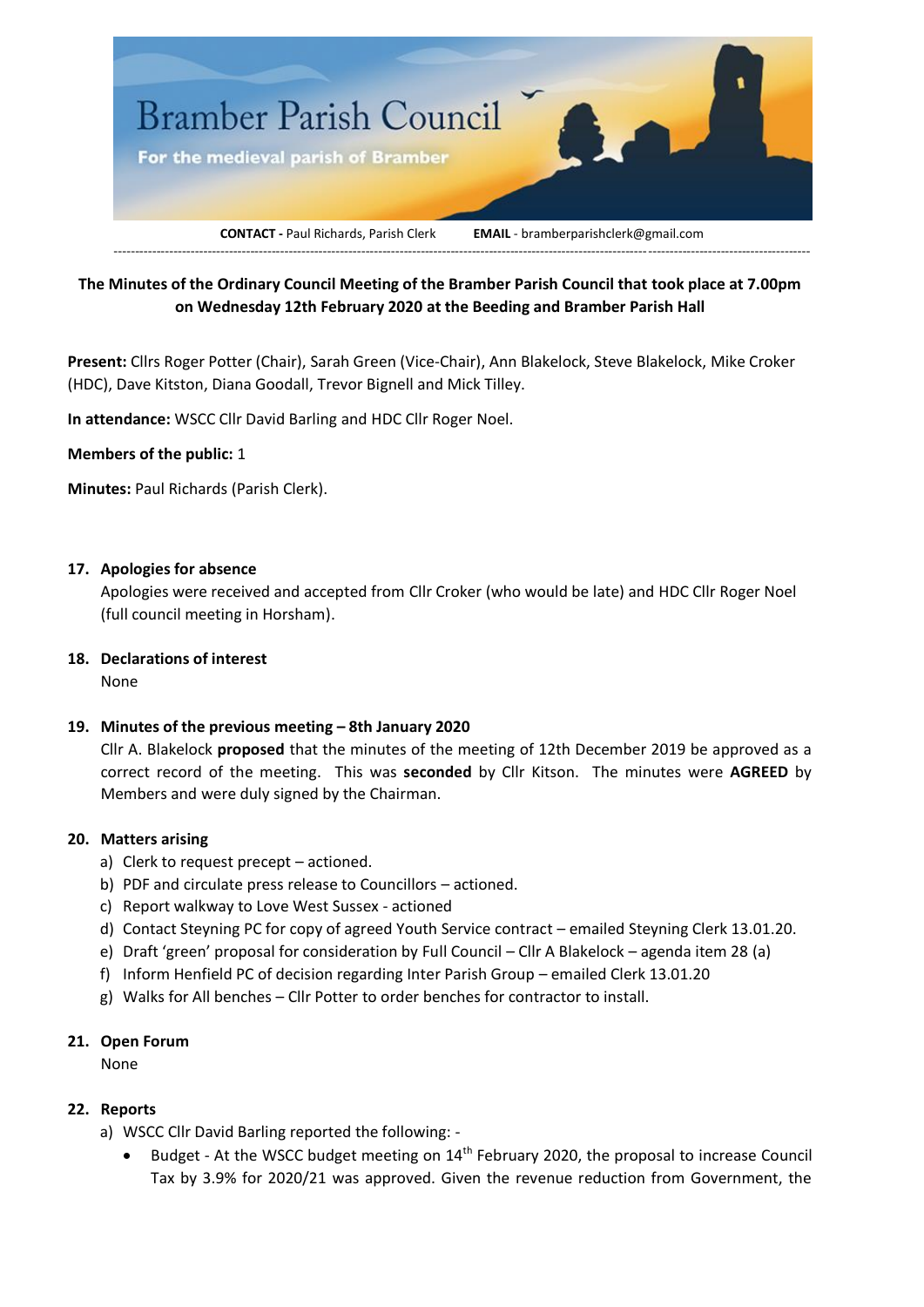increase was required to fund and maintain essential services including Adult Social Care, Children Services and Fire & Rescue services;

- UKPN cables Together with Cllr Croker, he has seen UKPN's contractor Project Manager to review traffic management options in Maudlin Lane. He reported some damage to the banks and may require the contractor to re-landscape once works are complete. The Chair advised of another 8-day works notice;
- Clays Hill the WSCC Highways Steward has confirmed that WSCC will cut back most of Clays Hill but residents will still need to cut back foliage from their own properties;
- Potholes all reported. A large pothole in Coombes Road has been reported to the Highways Steward;
- Soft Sand Review the application will go to the planning stage and concerns from local councils can be addressed at that time;
- Caravans Cllr Tilley reminded Cllr Barling of the caravans in the car parks. He advised that the County Solicitor has issued removal notices. The first caravan has left but second remains;
- New MP he is happy to meet with local councils; and
- The Chair reported that parishioner adjacent to St Nicholas Church had two bullets shot through her window. The Police and Neighbourhood Wardens are aware, and the windows have now been replaced. Cllr A. Blakelock also reported similar incidents in Castle Lane.
- b) HDC Cllrs Croker and Noel to report.
	- HDC Cllr Noel reported that the HDC local plan review is ongoing and starts on 17 February 2020 for a 6-week consultation period. No decisions have been made on any of the 9 strategic sites that have come forward to date. He advised Members to submit comments on the draft plan; and
	- Cllr Croker advised that:
		- $\circ$  A 2% budget increase had been approved by HDC. The reason for the increase was driven mainly by the reduction by WSCC of £800k recycling credits;
		- o Issues relating to Planning housing allocation should be referred to the local MP as it was Government who had created the standard methodology calculations;
		- o A new HDC Tourism website, 'Discover Horsham', had been launched; and
		- $\circ$  Consultation regarding the second emergency runway and airspace controls at Gatwick Airport has commenced. Cllr Croker will get details on the consultation and circulate to Members.
- c) Neighbourhood Wardens the Steering Group meeting was held on  $29<sup>th</sup>$  January 2020. The notes from that meeting were circulated by the Chair. The Chair advised that a Warden's supervisor had also been appointed (ex-Police Officer).
- d) Joint Parishes Cemetery Committee Cllr S. Blakelock reported that the Committee is looking for land to extend the cemetery.
- e) Joint Parishes Youth Committee the last meeting was held on  $6<sup>th</sup>$  February 2020. Money from the sale of the Bongo Bus will be ring fenced. Low number of recent attendees were reported but as per seasonal norms. Jo Bell gave a good presentation and feedback on services will be requested via a survey.
- f) HALC Meeting held on 27th January 2020 at Coolham Village Hall. Cllr A. Blakelock's notes and minutes have been circulated. She advised that the Shop watch initiative could be of interest to local businesses.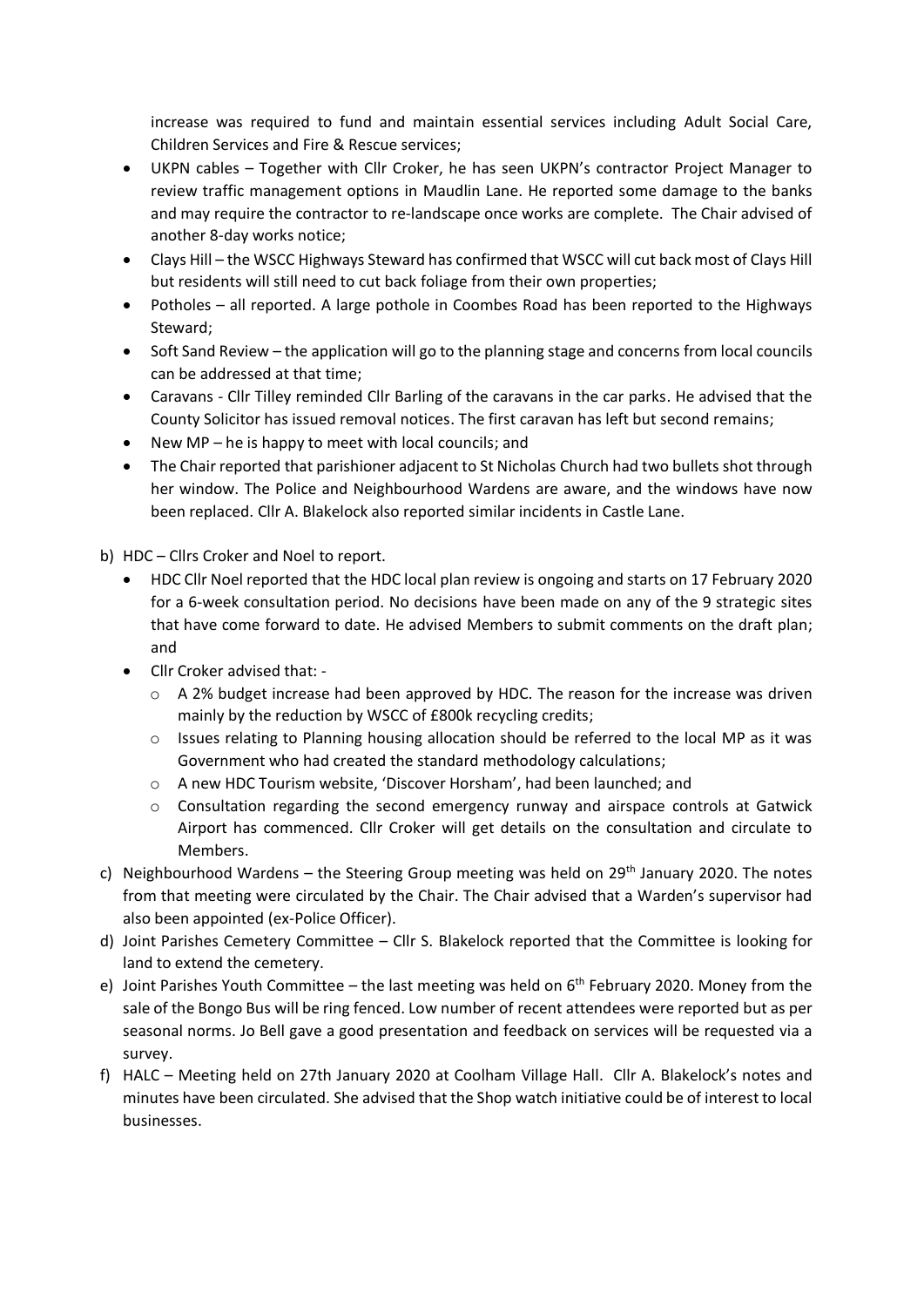g) Village Hall – Cllr Tilley reported that there was a meeting three weeks ago. A Maintenance Officer is to be appointed. Fund raising events were planned to include the HDC lottery. The 200 club is short of members. The AGM will be held in April 2020.

# **23. Finance and General Purposes**

- a) A payment list, as at  $12^{th}$  February 2020, for the value of £2,011.23 was presented by the Clerk for approval. Cllr Goodall **proposed** that they be approved, and this was **seconded** by Cllr Green. Members then **AGREED** to approve the payments.
- b) S106 Report has circulated to Councillors.
- c) Councillors were asked to consider and agree a request from Horsham branch of Citizens Advice Bureau (CAB) for financial support. The Clerk was asked to check with the CAB what services have been provided to Bramber residents.
- d) Bank Resolution the resolution to change bank signatories and office details were **AGREED** by Members.

# **24. Planning**

- **a) Applications**
	- None
- **b) Decisions:**

**DC/19/2360** – Serendipity, 4 Maudlyn Park, Bramber - Surgery to 2 x Beech Trees **– PERMITTED**

- **c) Councillors to consider and agree a response to the Soft Sand Review of the WSCC Joint Minerals Local Plan.** WSCC Cllr David Barling had advised Members to respond to the application at the planning stage. Members **AGREED** to this approach
- **d) HDC Local Plan Regulation 18 Consultation –** Cllr Croker has highlighted concern over statements regarding Bramber, with an explanation being provided by Catherine Howe (HDC Head of Strategic Planning). The Chair advised that BPC's NHP consultant will run a workshop to enable informed feedback to HDC. The Clerk was asked to arrange a date for the workshop.

# *1955 Cllr Croker entered the room*

# **25. Highways and Public Rights of Way**

- a) Cllrs Green and A Blakelock had yet to meet regarding the Heritage Walk Festival event (2.30pm Monday 15th June 2020). Cllr A Blakelock is in conversation with St Mary's to finish the walk at that location. A walk time of between one and a half and two hours is proposed.
- b) Cllr Croker provided an update on the footway improvements at the junction of Clays Hill and Maudlin Lane. He reported that he is awaiting WSCC scheme updates.
- c) Footpath #3204 (river side path) The state of the path has been monitored by the WSCC Countryside Ranger who will liaise with the Environment Agency and the landowner regarding repairs which may not take place until the summer due to surface conditions and accessibility issues. The Chair advised that the landowners have been identified and will have responsibility for repairs.
- d) Broken bollard at Castle Lane the damage has been reported on Love West Sussex by Cllr Croker who advised that WSCC will replace it. Cllr Green reported storm damage and fallen trees in the moat by the castle. This has been reported to English Heritage who will pass details to their landscape team.
- e) Raised footway at Maudlyn Lane WSCC to repair broken handrails and HDC will clear the path of fallen leaves.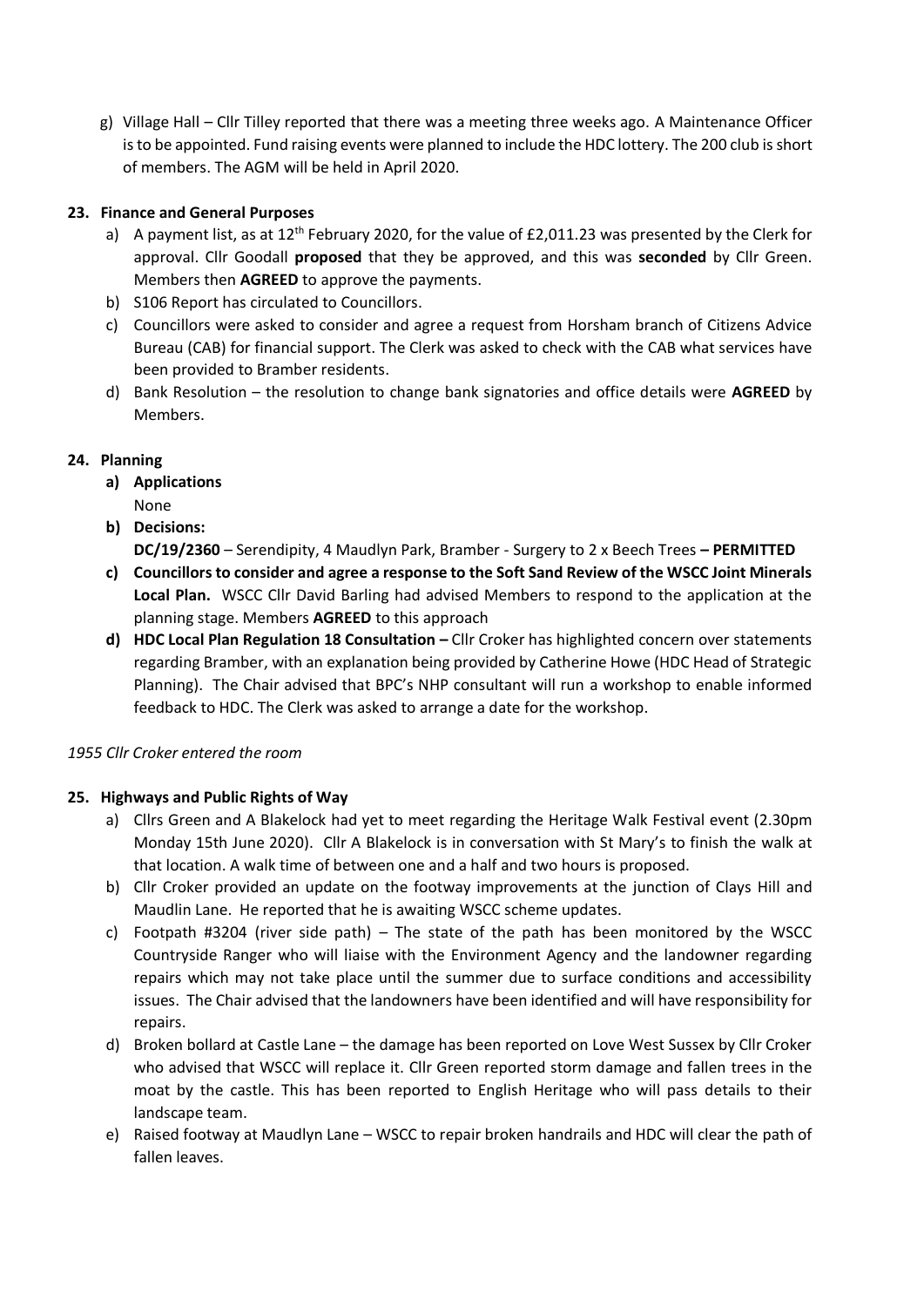# **26. Youth Provision**

- a) The Chair has circulated the amended versions of the MOU and draft contract for approval. It was **proposed** by Cllr A. Blakelock to accept these and this was **seconded** by Cllr Green. Members **RESOLVED** to approve the MOU and draft contract.
- b) Members **AGREED** to approve additional expenditure of £185 on identified youth activities.

# **27. Neighbourhood Plan update**

The Chair advised that HDC had handed over the neighbourhood planning support role to SDNPA consultants. The Chair will chase HDC's consultants to check on the latest position.

### *HDC Cllr Roger Noel entered the room*

### **28. Environment**

- a) Members considered a motion proposed by Cllr A. Blakelock that Bramber Parish Council should declare a climate emergency and should lead by example. Cllr Blakelock's supporting paper had been circulated previously. After review and discussion, Members **RESOLVED** that Bramber Parish Council should declare a climate emergency and should lead by example. Specific actions were also **AGREED.**
	- Cllr Tilley agreed to ask the Beeding & Bramber Village Hall management committee about their electricity tariff and the use of single use plastic cups and glasses;
	- Future BPC contracts to include a clause prohibiting the use of single use plastic cups;
	- BPC to review paperless options for the newsletter and/or the use of recycled paper. The Clerk was asked to send a copy of the Lancing PC newsletter example to Members;
	- Buses that travel through the village should be hybrid. Cllr Green confirmed that existing bus services did comply; and
	- Publicise and keep Climate Emergency matters on the agenda.
- **b)** Cllr Potter advised that he is in regular contact with the Environment Agency regarding footpath maintenance and potential flooding of the riverbanks. He referred to the recent high tide on 10 February 2020 where water at the Bridge was 10" from breaching. BPC Members deployed flood sacks to Upper Beeding residents and over 60 sacks were distributed. Members were remined of the individual EA alert message system and **AGREED** that this matter be added into the next newsletter. Cllr Tilley advised that he had received a Sussex Wildlife letter that suggested an ecosurvey will be conducted as part of the Adur water meadow study.

### **29. Inter Parish Group**

The Chair reminded Members that they agreed previously to not join the Inter Parish Group (IPG). They have now asked that Bramber Members reconsider as the IPG are planning a joint response to HDC's draft local plan. After review and discussion, Members **AGREED** to not join this Group.

### **30. Correspondence**

- a) 13/01/2020 HDC Joint Action Group invitation to submit concerns.
- b) 13/01/2020 Greg Charman, HDC, notes regarding Wardens and PCSO's.
- c) 13/01/2020 SALC e-bulletin
- d) 14/01/2020 HDC link for relaunched *Discover Horsham District* website.
- e) 15/01/2020 SDNPA Take the Lead campaign.
- f) 16/01/2020 SDNPA E-news bulletin.